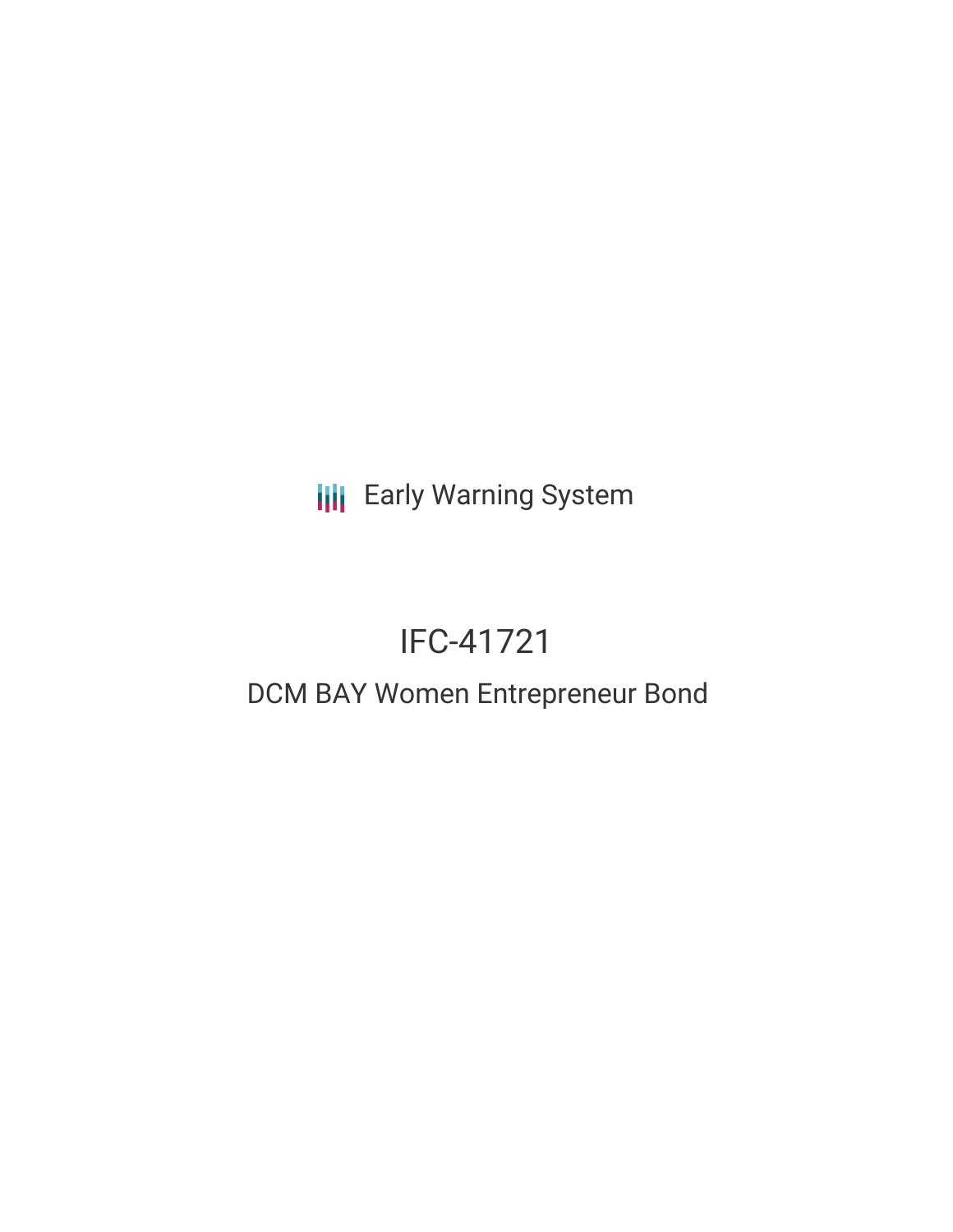| <b>Countries</b>               | Thailand                                |
|--------------------------------|-----------------------------------------|
| <b>Financial Institutions</b>  | International Finance Corporation (IFC) |
| <b>Status</b>                  | Approved                                |
| <b>Bank Risk Rating</b>        | FI.                                     |
| <b>Voting Date</b>             | 2019-06-13                              |
| <b>Borrower</b>                | Bank of Ayudhya Public Company Limited  |
| <b>Sectors</b>                 | Finance                                 |
| <b>Ring Fence</b>              | <b>Small &amp; Medium Enterprises</b>   |
| <b>Investment Type(s)</b>      | Loan                                    |
| <b>Investment Amount (USD)</b> | \$150.00 million                        |
| <b>Project Cost (USD)</b>      | \$220,00 million                        |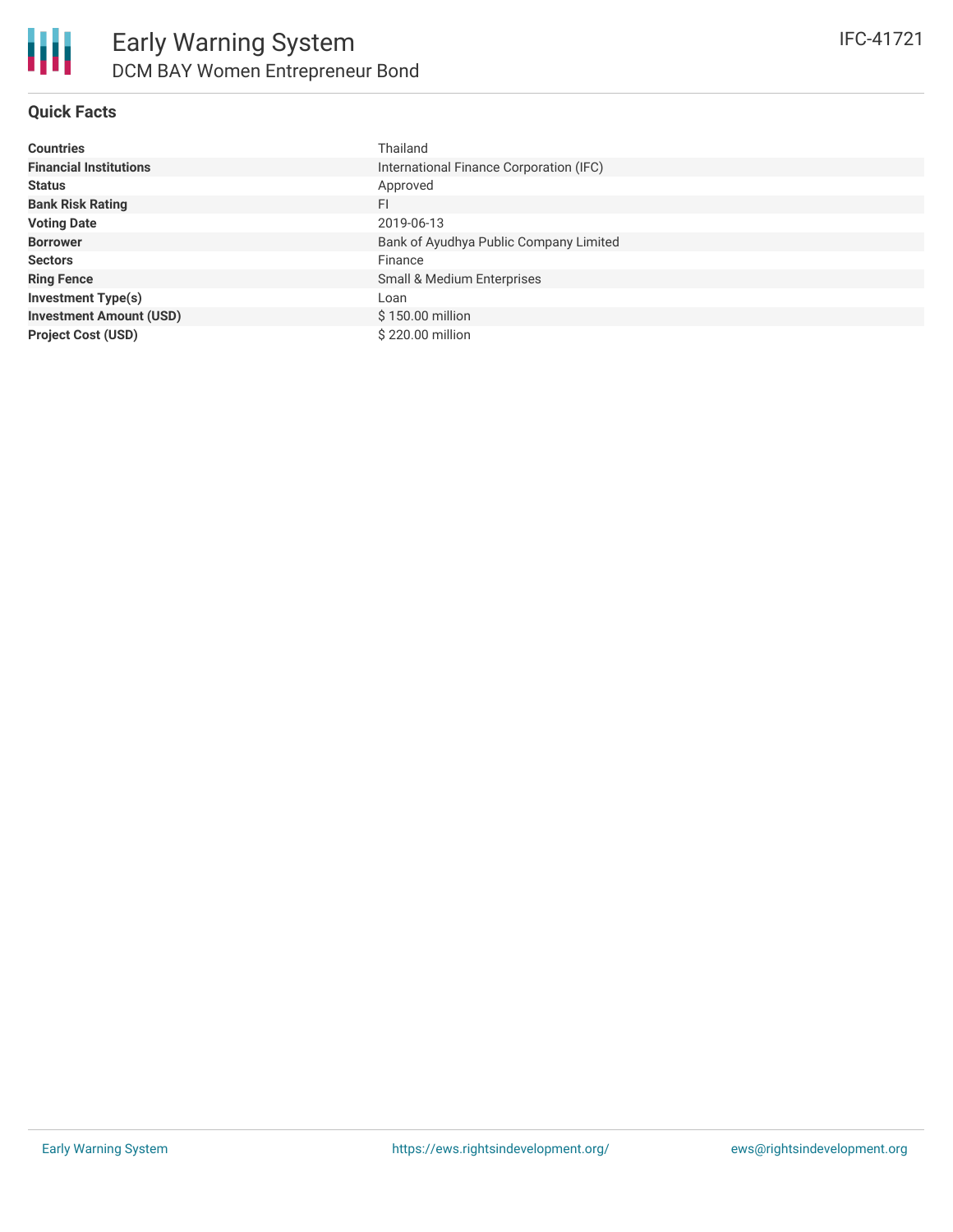

### **Project Description**

According to the bank website, "The proposed investment entails IFC anchor investment of up to US\$150 million in a US\$220 million privately-placed, senior, unsecured USD-denominated "Women Entrepreneurs Bonds" to be issued by Bank of Ayudhya Public Company Ltd. ("Krungsri" or the "Bank") to finance the expansion of the Bank's women-led small and medium enterprises ("WSME") loan portfolio (the "Project"). The Project will support the Bank's ongoing efforts to increase its lending portfolio to WSMEs, an important sector that drives economic growth and employment, and to promote resilient and sustainable growth and strengthen financial inclusion in Thailand. Krungsri is the fifth largest commercial bank in Thailand, in terms of total assets, with 11.4% market share of total banking sector assets (US\$67 billion) as of December 2018. The Bank has a leading position in consumer lending and ranks #1 in retail and #5 in the SME and corporate loan segments. Krungsri is listed on the Stock Exchange of Thailand, with a market cap of US\$9.4 billion as of July 31, 2019 and is recognized as a Domestic Systematically Important Bank by the Bank of Thailand. IFC has a multi-level partnership with the Bank and its subsidiaries in the East Asia and the Pacific region, notably Hattha Kaksekar Limited in Cambodia, as well as the Bank's major shareholder - MUFG Bank, Ltd., the largest commercial bank in Japan ("MUFG Bank")"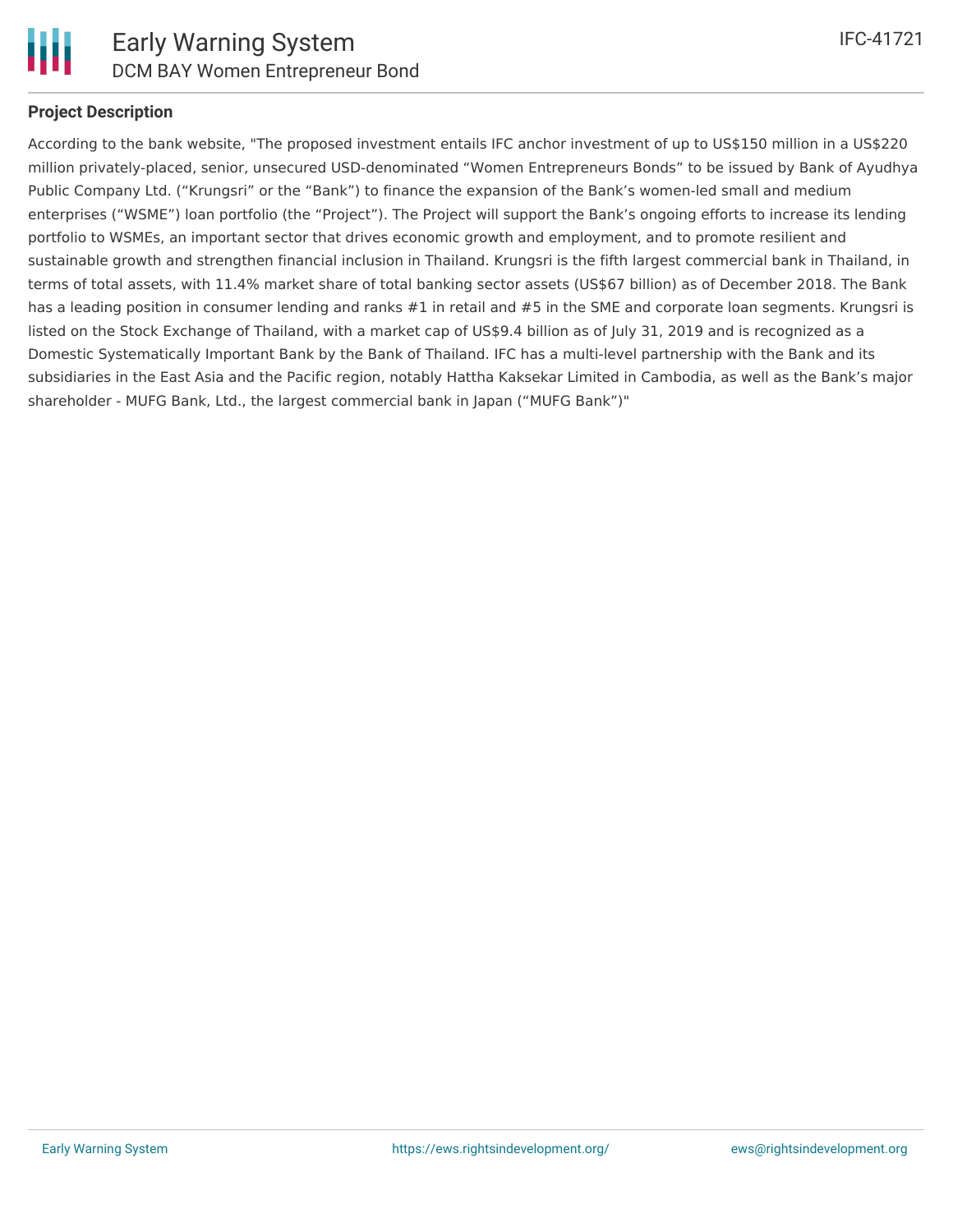#### **Investment Description**

• International Finance Corporation (IFC)

#### **Financial Intermediary**

Financial Intermediary: A commercial bank or financial institution that receives funds from a development bank. A financial intermediary then lends these funds to their clients (private actors) in the form of loans, bonds, guarantees and equity shares. Financial intermediaries include insurance, pension and equity funds. The direct financial relationship is between the development bank and the financial intermediary.

Bank of Ayudhya Public [Company](file:///actor/2358/) Limited (Financial Intermediary)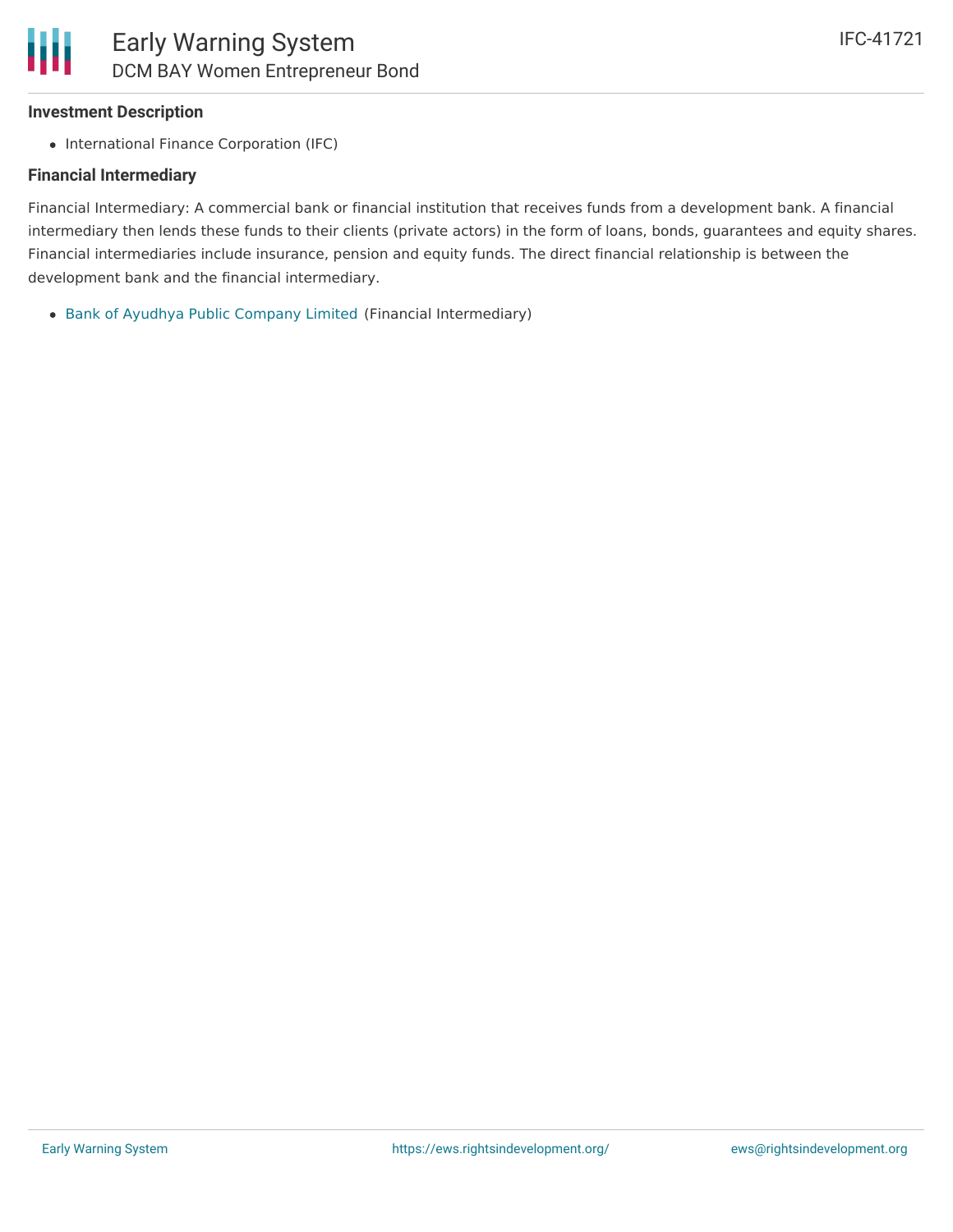#### **Private Actor Relationship**

There is often limited information publicly available about what development banks are funding through financial intermediaries. In 2021, the Early Warning System partnered with Oxfam International to incorporate information on high-risk projects being funded by financial intermediaries receiving funding from the International Finance Corporation (IFC) and the Dutch Development Bank (FMO).

The information listed below describes the relationship between the different private actors linked to high-risk sectors and subprojects of IFC and FMO's financial intermediary investments and/or the financial intermediary's parent companies made from 2017 through 2020, including any associated ring fences.

The database, however, does not explicitly or implicitly imply that IFC or FMO have material exposure to or are contractually or legally accountable to the sub-projects financed by their financial intermediaries or the financial intermediary's parent companies. It only shows a seemingly financial relationship among the different private actors, the financial intermediaries, and IFC or FMO.

An extended list of private actors is available in a [separate](https://docs.google.com/spreadsheets/d/12cqqtZBBd4NCToG0aSy-rR52Yk7BVLqT3VHV-QPvrTc/edit?usp=sharing) file.

#### **Private Actors Description**

According to IFC, Krungsri is a strategic subsidiary of MUFG Bank, formerly Bank of Tokyo-Mitsubishi UFJ, Ltd., which owned 76.88% of the Bank as of July 31, 2019. MUFG Bank is a multinational banking and financial services corporation based in Japan with consolidated total assets of US\$2,904 billion as of June 2019. It became a shareholder in Krungsri in 2013. As a major shareholder and a strategic partner, MUFG Bank has provided a wide range of support such as product development, risk management, information technology, global network, and marketing to help strengthen Krungsri's franchise and operations.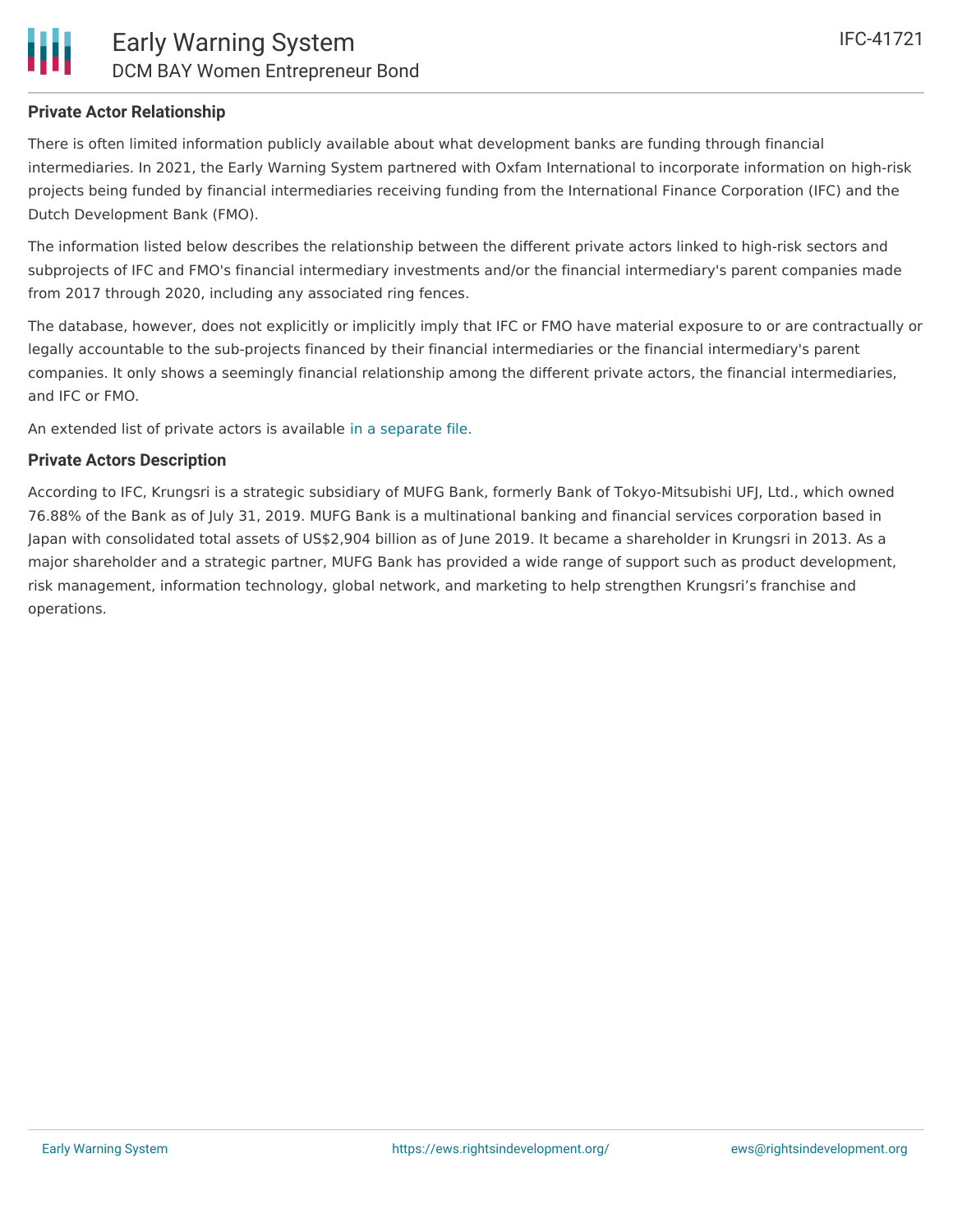

**Private Actor**

**Private Actor**

|             |        | IFC-41721                                      |
|-------------|--------|------------------------------------------------|
|             | 2 Role | <b>Private Actor Private Actor</b><br>2 Sector |
|             | Client | Construction                                   |
|             | Client | Construction                                   |
| Co Asia Pte | Client | Agriculture and                                |

| <b>Private Actor 1</b>                | 1 Role            | 1 Sector                    |      | <b>Relation Private Actor 2</b>  | 2 Role | 2 Sector                    |
|---------------------------------------|-------------------|-----------------------------|------|----------------------------------|--------|-----------------------------|
| <b>ACS</b>                            | Parent<br>Company | Construction                | owns | Dragados SA                      | Client | Construction                |
| ACS                                   | Parent<br>Company | Construction                | owns | <b>Hochtief AG</b>               | Client | Construction                |
| Akira Holding Foundation              | Parent<br>Company | Agriculture and<br>Forestry | owns | Louis Dreyfus Co Asia Pte<br>Ltd | Client | Agriculture and<br>Forestry |
| Akira Holding Foundation              | Parent<br>Company | Agriculture and<br>Forestry | owns | Louis Dreyfus Co Brasil SA       | Client | Agriculture and<br>Forestry |
| Alliance Global Group Inc             | Parent<br>Company | Agriculture and<br>Forestry | owns | Emperador International Ltd      | Client | Agriculture and<br>Forestry |
| Amadeus IT Holding SA                 | Parent<br>Company | Communications              | owns | AMADEUS IT GROUP SA              | Client | Communications              |
| Amkor Technology Inc                  | Parent<br>Company | Communications              | owns | Amkor Technology Japan KK Client |        | Communications              |
| Amkor Technology Inc                  | Parent<br>Company | Communications              | owns | J-Devices Corp                   | Client | Communications              |
| ASM International NV                  | Parent<br>Company | Construction                | owns | ASM Pacific Technology Ltd       | Client | Construction                |
| Aso Corp                              | Parent<br>Company | Construction                | owns | Nittoc Constr Co Ltd             | Client | Construction                |
| Ati Invest Parent Llp                 | Parent<br>Company | Construction                | owns | Array Technologies Inc           | Client | Construction                |
| Bacardi & Co Ltd                      | Parent<br>Company | Agriculture and<br>Forestry | owns | Bacardi Ltd                      | Client | Agriculture and<br>Forestry |
| <b>Bain Capital LP</b>                | Parent<br>Company | Communications              | owns | <b>Toshiba Memory Corp</b>       | Client | Communications              |
| Broadcom Inc                          | Parent<br>Company | Communications              | owns | <b>Broadcom Corp</b>             | Client | Communications              |
| <b>BSA International SA</b>           | Parent<br>Company | Agriculture and<br>Forestry | owns | Groupe Lactalis SA               | Client | Agriculture and<br>Forestry |
| <b>BSA SAS</b>                        | Parent<br>Company | Agriculture and<br>Forestry | owns | Groupe Lactalis SA               | Client | Agriculture and<br>Forestry |
| <b>Bunge Ltd</b>                      | Parent<br>Company | Agriculture and<br>Forestry | owns | <b>Bunge Finance Europe</b>      | Client | Agriculture and<br>Forestry |
| Cardinal Health Inc                   | Parent<br>Company | Communications              | owns | naviHealth Inc                   | Client | Communications              |
| Carlsberg A/S                         | Parent<br>Company | Agriculture and<br>Forestry | owns | Carlsberg Breweries A/S          | Client | Agriculture and<br>Forestry |
| <b>CHUBU Electric Power Co</b><br>Inc | Parent<br>Company | Construction                | owns | <b>Toenec Corp</b>               | Client | Construction                |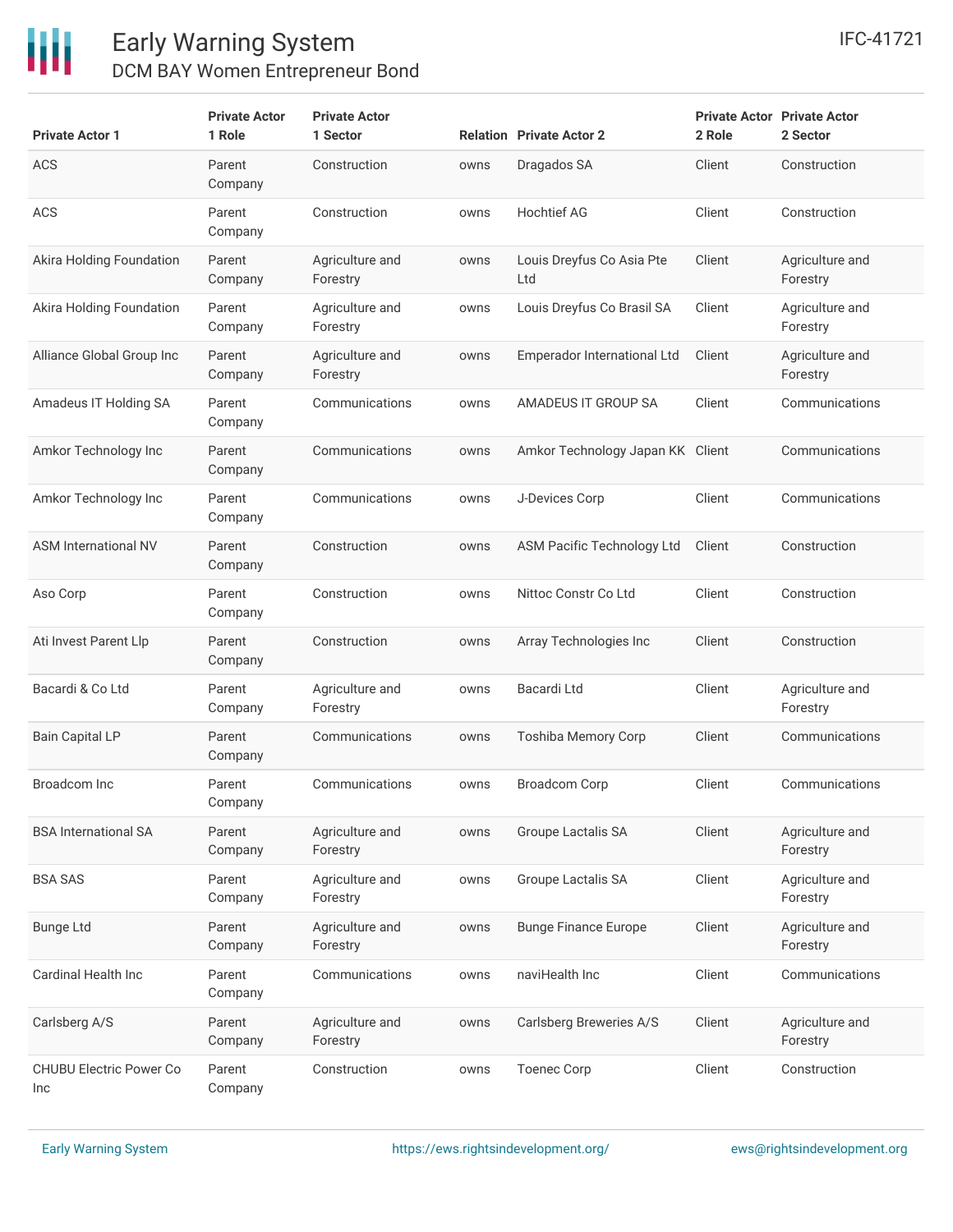

| <b>Private Actor 1</b>                  | <b>Private Actor</b><br>1 Role | <b>Private Actor</b><br>1 Sector |      | <b>Relation Private Actor 2</b>          | 2 Role | <b>Private Actor Private Actor</b><br>2 Sector |
|-----------------------------------------|--------------------------------|----------------------------------|------|------------------------------------------|--------|------------------------------------------------|
| CNH Industrial NV                       | Parent<br>Company              | Construction                     | owns | <b>CNH Global NV</b>                     | Client | Construction                                   |
| Co-operative Bulk Handling<br>Ltd       | Parent<br>Company              | Agriculture and<br>Forestry      | owns | <b>CBH Grain Pty Ltd</b>                 | Client | Agriculture and<br>Forestry                    |
| COFCO Corp                              | Parent<br>Company              | Agriculture and<br>Forestry      | owns | COFCO (Hong Kong) Ltd                    | Client | Agriculture and<br>Forestry                    |
| Cosan Ltd                               | Parent<br>Company              | Agriculture and<br>Forestry      | owns | Usina da Barra SA (Grupo<br>Cosan)       | Client | Agriculture and<br>Forestry                    |
| Dell Technologies Inc                   | Parent<br>Company              | Communications                   | owns | Dell Finl Svcs Pty Ltd                   | Client | Communications                                 |
| <b>ECOM Agroindustrial Corp</b><br>Ltd  | Parent<br>Company              | Agriculture and<br>Forestry      | owns | <b>ECOM Agroindustrial Asia Ltd</b>      | Client | Agriculture and<br>Forestry                    |
| Farmers Co-operative Dairy              | Parent<br>Company              | Agriculture and<br>Forestry      | owns | <b>Agropur Cooperative</b>               | Client | Agriculture and<br>Forestry                    |
| First Solar Inc                         | Parent<br>Company              | Communications                   | owns | Cal Flats Solar InvestCo LLC             | Client | Communications                                 |
| <b>FKS Group</b>                        | Parent<br>Company              | Agriculture and<br>Forestry      | owns | FKS Food & Agro Pte Ltd                  | Client | Agriculture and<br>Forestry                    |
| Fortress Investment Group<br><b>LLC</b> | Parent<br>Company              | Construction                     | owns | Interpool Inc                            | Client | Construction                                   |
| Francisco Partners Mgmt Lp              | Parent<br>Company              | Communications                   | owns | Ichor Systems Inc                        | Client | Communications                                 |
| Gardner Denver Holdings Inc             | Parent<br>Company              | Construction                     | owns | <b>Gardner Denver Inc</b>                | Client | Construction                                   |
| Garfield Weston Foundation              | Parent<br>Company              | Agriculture and<br>Forestry      | owns | <b>Associated British Foods PLC</b>      | Client | Agriculture and<br>Forestry                    |
| <b>GDC Transition Co</b>                | Parent<br>Company              | Construction                     | owns | <b>Guardian Industries Corp</b>          | Client | Construction                                   |
| <b>GI Partners LLP</b>                  | Parent<br>Company              | Communications                   | owns | Peak 10 Inc                              | Client | Communications                                 |
| Grupo Argos SA                          | Parent<br>Company              | Construction                     | owns | Argos N America Corp                     | Client | Construction                                   |
| Hitachi Ltd                             | Parent<br>Company              | Communications                   | owns | Clarion Co Ltd                           | Client | Communications                                 |
| Hitachi Ltd                             | Parent<br>Company              | Construction                     | owns | <b>Hitachi Construction</b><br>Machinery | Client | Construction                                   |
| HNA Technology Co Ltd                   | Parent<br>Company              | Communications                   | owns | Ingram Micro Inc                         | Client | Communications                                 |
| Honeywell International Inc             | Parent<br>Company              | Construction                     | owns | Honeywell Intl Inc-Homes &               | Client | Construction                                   |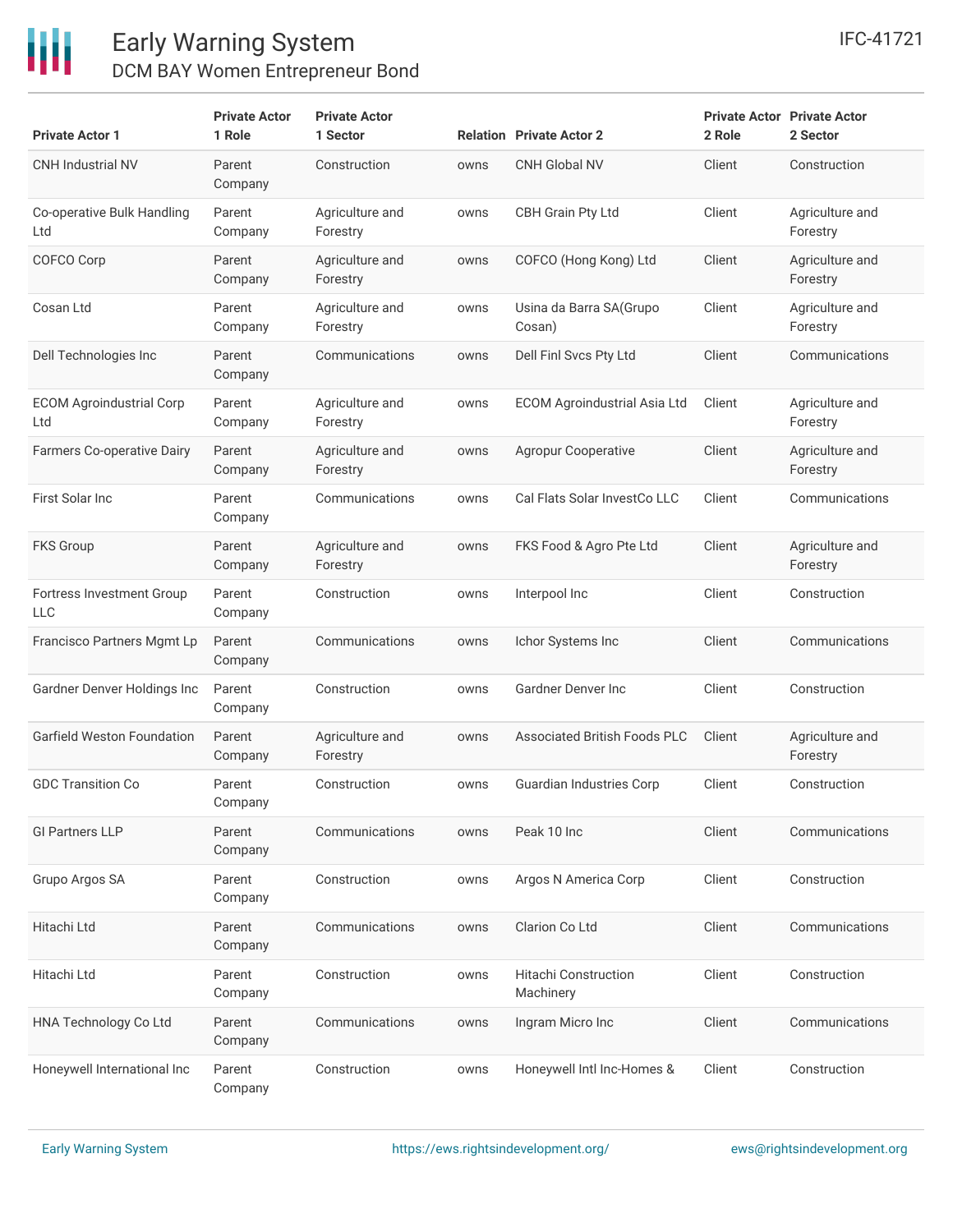

| <b>Private Actor 1</b>               | <b>Private Actor</b><br>1 Role | <b>Private Actor</b><br>1 Sector |      | <b>Relation Private Actor 2</b>          | 2 Role | <b>Private Actor Private Actor</b><br>2 Sector |
|--------------------------------------|--------------------------------|----------------------------------|------|------------------------------------------|--------|------------------------------------------------|
| <b>Imperial Brands PLC</b>           | Parent<br>Company              | Agriculture and<br>Forestry      | owns | Imperial Brands Finance PLC              | Client | Agriculture and<br>Forestry                    |
| <b>Infrared Capital Partners Ltd</b> | Parent<br>Company              | Construction                     | owns | HS1 (High-Speed Rail) Asts               | Client | Construction                                   |
| Ingersoll Rand Inc                   | Parent<br>Company              | Construction                     | owns | <b>Gardner Denver Inc</b>                | Client | Construction                                   |
| Ingersoll-Rand PLC                   | Parent<br>Company              | Construction                     | owns | Ingersoll-Rand Glbl Hldgs Co             | Client | Construction                                   |
| Inmobiliaria Carso SA de CV          | Parent<br>Company              | Construction                     | owns | <b>FCC</b>                               | Client | Construction                                   |
| JAB Holding Co Sarl                  | Parent<br>Company              | Agriculture and<br>Forestry      | owns | Jde Peets Bv                             | Client | Agriculture and<br>Forestry                    |
| Janus Henderson Group PLC            | Parent<br>Company              | Construction                     | owns | John Laing PLC                           | Client | Construction                                   |
| Japan Tobacco Inc                    | Parent<br>Company              | Agriculture and<br>Forestry      | owns | Japan Tobacco International<br><b>SA</b> | Client | Agriculture and<br>Forestry                    |
| Jardine Matheson Holdings<br>Ltd     | Parent<br>Company              | Agriculture and<br>Forestry      | owns | Astra Agro Lestari Tbk PT                | Client | Agriculture and<br>Forestry                    |
| Jardine Matheson Holdings<br>Ltd     | Parent<br>Company              | Construction                     | owns | United Tractors Tbk PT                   | Client | Construction                                   |
| Kendall-Jackson Wines                | Parent<br>Company              | Agriculture and<br>Forestry      | owns | Jackson Family Wines Inc                 | Client | Agriculture and<br>Forestry                    |
| Kingboard Chem Hldg Ltd<br>(Now      | Parent<br>Company              | Agriculture and<br>Forestry      | owns | Kingboard Laminates Hldg Ltd Client      |        | Agriculture and<br>Forestry                    |
| <b>KKR &amp; Co LP</b>               | Parent<br>Company              | Communications                   | owns | Pioneer DJ Corp                          | Client | Communications                                 |
| Kobe Steel Ltd                       | Parent<br>Company              | Construction                     | owns | Chengdu Kobelco Cons Finl<br>Ltd         | Client | Construction                                   |
| Kobe Steel Ltd                       | Parent<br>Company              | Construction                     | owns | Chengdu Kobelco Constr<br>Group          | Client | Construction                                   |
| L'Arche Green NV                     | Parent<br>Company              | Agriculture and<br>Forestry      | owns | Heineken International BV                | Client | Agriculture and<br>Forestry                    |
| Limagrain SCA                        | Parent<br>Company              | Agriculture and<br>Forestry      | owns | <b>VILMORIN &amp; CIE SA</b>             | Client | Agriculture and<br>Forestry                    |
| Lincoln Electric Holdings Inc        | Parent<br>Company              | Communications                   | owns | Vizient LLC                              | Client | Communications                                 |
| Lotte Holdings Co Ltd                | Parent<br>Company              | Agriculture and<br>Forestry      | owns | Lotte Co Ltd                             | Client | Agriculture and<br>Forestry                    |
| Maple Holdings BV                    | Parent<br>Company              | Agriculture and<br>Forestry      | owns | Keurig Dr Pepper Inc                     | Client | Agriculture and<br>Forestry                    |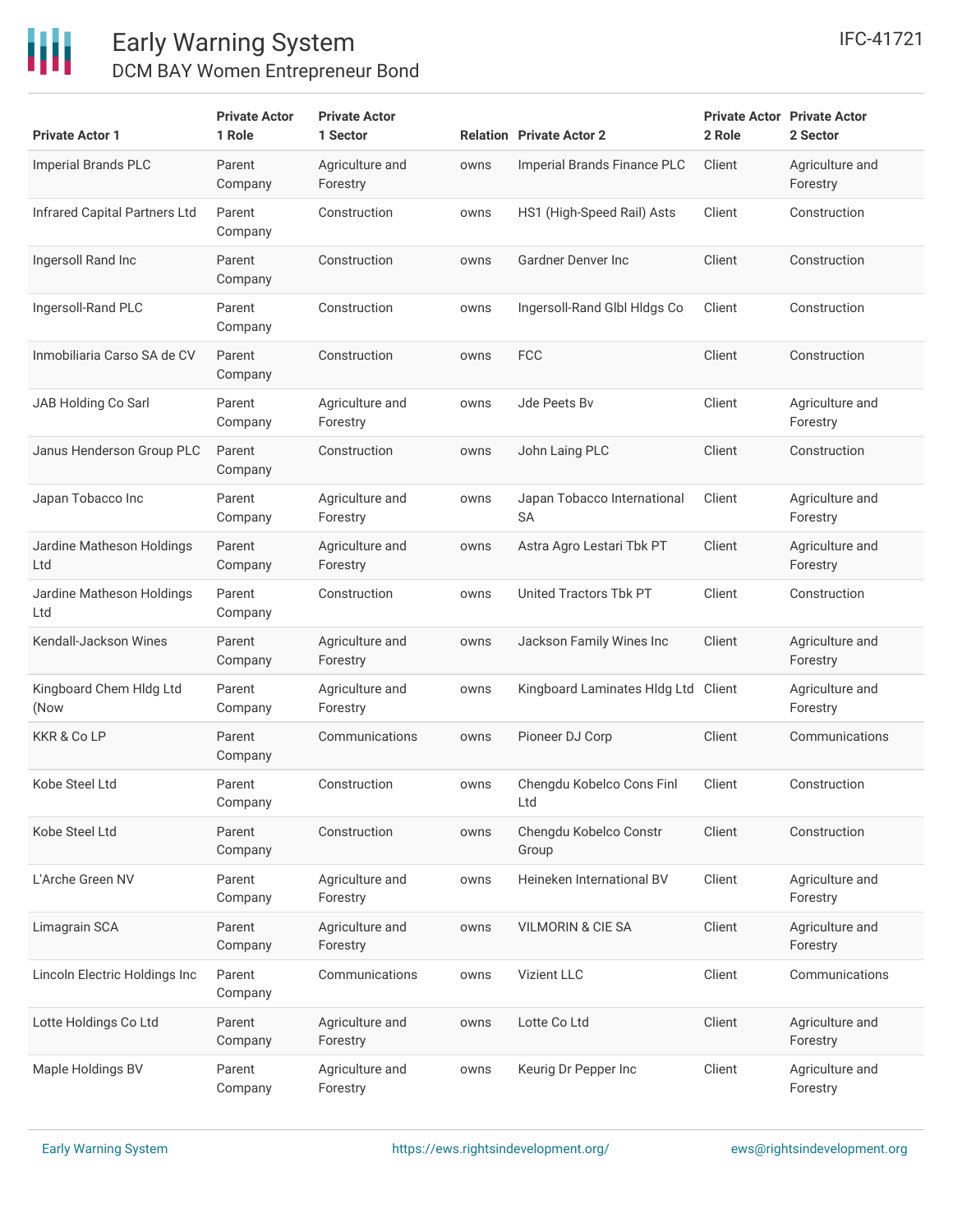

| <b>Private Actor 1</b>           | <b>Private Actor</b><br>1 Role | <b>Private Actor</b><br>1 Sector |      | <b>Relation Private Actor 2</b>          | 2 Role | <b>Private Actor Private Actor</b><br>2 Sector |
|----------------------------------|--------------------------------|----------------------------------|------|------------------------------------------|--------|------------------------------------------------|
| Marubeni Corp                    | Parent<br>Company              | Agriculture and<br>Forestry      | owns | Helena Chemical                          | Client | Agriculture and<br>Forestry                    |
| Metcash Ltd                      | Parent<br>Company              | Agriculture and<br>Forestry      | owns | Metcash Trading Ltd                      | Client | Agriculture and<br>Forestry                    |
| Ministry of Finance<br>Singapore | Parent<br>Company              | Agriculture and<br>Forestry      | owns | Olam International Ltd                   | Client | Agriculture and<br>Forestry                    |
| Miyaji Engineering Group Inc     | Parent<br>Company              | Construction                     | owns | Miyaji Engineering Co Ltd                | Client | Construction                                   |
| Mondelez International Inc       | Parent<br>Company              | Agriculture and<br>Forestry      | owns | Mondelez Intl Hldg<br><b>Netherlands</b> | Client | Agriculture and<br>Forestry                    |
| <b>NEC Corp</b>                  | Parent<br>Company              | Communications                   | owns | Japan Aviation Electronics Ind           | Client | Communications                                 |
| Nichiha Corp                     | Parent<br>Company              | Construction                     | owns | Chuo KK                                  | Client | Construction                                   |
| Nippon Sheet Glass Co Ltd        | Parent<br>Company              | Construction                     | owns | NSG UK Enterprises Ltd                   | Client | Construction                                   |
| Nisshinbo Holdings Inc           | Parent<br>Company              | Communications                   | owns | New Japan Radio Co Ltd                   | Client | Communications                                 |
| NutriAsia Inc                    | Parent<br>Company              | Agriculture and<br>Forestry      | owns | Del Monte Foods Inc                      | Client | Agriculture and<br>Forestry                    |
| NutriAsia Inc                    | Parent<br>Company              | Agriculture and<br>Forestry      | owns | Del Monte Pacific Ltd                    | Client | Agriculture and<br>Forestry                    |
| Onex Corp                        | Parent<br>Company              | Communications                   | owns | Celestica Inc                            | Client | Communications                                 |
| Oriental Consultants HIdg<br>Co  | Parent<br>Company              | Construction                     | owns | Oriental Consultants Co Ltd              | Client | Construction                                   |
| PQ Group Holdings Inc            | Parent<br>Company              | Construction                     | owns | Potters Industries LLC                   | Client | Construction                                   |
| Quintiles Ims Holdings Inc       | Parent<br>Company              | Communications                   | owns | IMS Health Inc                           | Client | Communications                                 |
| Reggeborgh BV                    | Parent<br>Company              | Construction                     | owns | <b>VolkerWessel</b>                      | Client | Construction                                   |
| Rgm Intl                         | Parent<br>Company              | Agriculture and<br>Forestry      | owns | April Intl Entrp Pte Ltd                 | Client | Agriculture and<br>Forestry                    |
| <b>RWE AG</b>                    | Parent<br>Company              | Construction                     | owns | Triton Knoll Offshore Wind               | Client | Construction                                   |
| Sabre Corp                       | Parent<br>Company              | Communications                   | owns | Sabre Holdings Corp                      | Client | Communications                                 |
| Singha Corp Co Ltd               | Parent<br>Company              | Agriculture and<br>Forestry      | owns | Boon Rawd Trading Co Ltd                 | Client | Agriculture and<br>Forestry                    |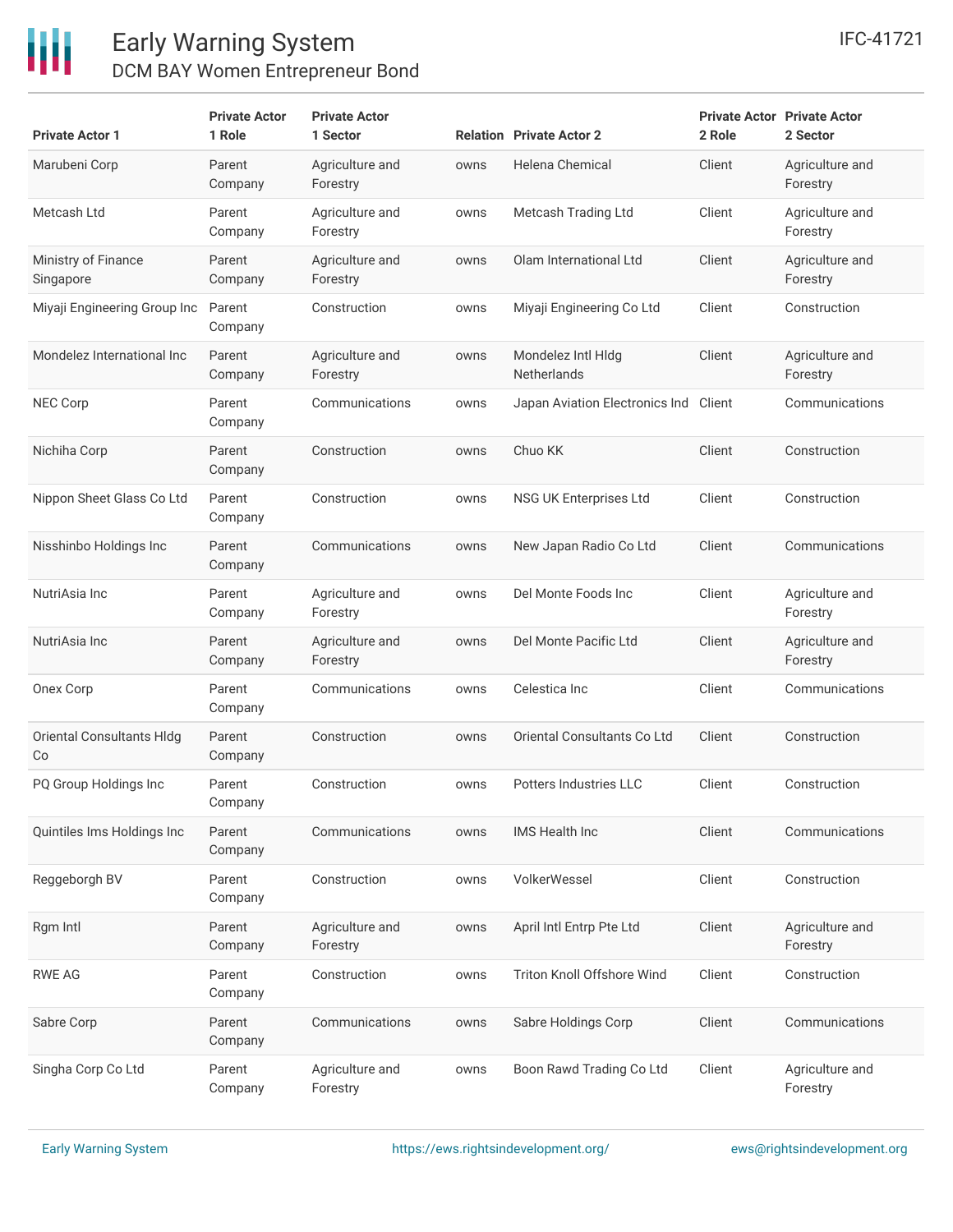

| <b>Private Actor 1</b>            | <b>Private Actor</b><br>1 Role | <b>Private Actor</b><br>1 Sector |      | <b>Relation Private Actor 2</b>     | 2 Role | <b>Private Actor Private Actor</b><br>2 Sector |
|-----------------------------------|--------------------------------|----------------------------------|------|-------------------------------------|--------|------------------------------------------------|
| <b>SKY Group Holdings</b>         | Parent<br>Company              | Agriculture and<br>Forestry      | owns | Kakuyasu Co Ltd                     | Client | Agriculture and<br>Forestry                    |
| <b>SKY Group Holdings</b>         | Parent<br>Company              | Agriculture and<br>Forestry      | owns | Kakuyasu Group Co Ltd               | Client | Agriculture and<br>Forestry                    |
| SouthWorth Capital<br>Management  | Parent<br>Company              | Communications                   | owns | OnlineTechStores.com Inc            | Client | Communications                                 |
| <b>SPIE SA SPV</b>                | Parent<br>Company              | Construction                     | owns | Spie SA                             | Client | Construction                                   |
| Suzano Papel e Celulose SA        | Parent<br>Company              | Agriculture and<br>Forestry      | owns | Suzano Pulp & Paper Europe<br>SA    | Client | Agriculture and<br>Forestry                    |
| TIAA                              | Parent<br>Company              | Construction                     | owns | John Laing PLC                      | Client | Construction                                   |
| Top Frontier Holdings Inc         | Parent<br>Company              | Agriculture and<br>Forestry      | owns | San Miguel Corp                     | Client | Agriculture and<br>Forestry                    |
| Trac Intermodal Corp              | Parent<br>Company              | Construction                     | owns | Interpool Inc                       | Client | Construction                                   |
| <b>United Arab Emirates</b>       | Parent<br>Company              | Communications                   | owns | Globalfoundries Inc                 | Client | Communications                                 |
| <b>United Arab Emirates</b>       | Parent<br>Company              | Communications                   | owns | <b>GLOBALFOUNDRIES</b><br>Singapore | Client | Communications                                 |
| Vista Eq Partners Mgmt LLC        | Parent<br>Company              | Communications                   | owns | Consona Corp                        | Client | Communications                                 |
| Voith GmbH                        | Parent<br>Company              | Agriculture and<br>Forestry      | owns | Voith Paper China Co Ltd            | Client | Agriculture and<br>Forestry                    |
| <b>Votorantim SA</b>              | Parent<br>Company              | Construction                     | owns | <b>Votorantim Cimentos SA</b>       | Client | Construction                                   |
| VST Holdings Ltd                  | Parent<br>Company              | Communications                   | owns | Ecs (Shanghai) Mgmt Co Ltd          | Client | Communications                                 |
| <b>WH Group Ltd</b>               | Parent<br>Company              | Agriculture and<br>Forestry      | owns | Smithfield Foods Inc                | Client | Agriculture and<br>Forestry                    |
| Woodbridge Co Ltd                 | Parent<br>Company              | Communications                   | owns | Refinitiv                           | Client | Communications                                 |
| Yamada Consulting Group Co<br>Ltd | Parent<br>Company              | Agriculture and<br>Forestry      | owns | Vox Trading Co Ltd                  | Client | Agriculture and<br>Forestry                    |
| Yinson Holdings Bhd               | Parent<br>Company              | Construction                     | owns | Yinson Prodn (W Africa) Pte         | Client | Construction                                   |
| Yoshimoto                         | Parent<br>Company              | Communications                   | owns | Unipulse Corp                       | Client | Communications                                 |
| Zuivelcooperatie                  | Parent<br>Company              | Agriculture and<br>Forestry      | owns | FrieslandCampina<br>Investments     | Client | Agriculture and<br>Forestry                    |